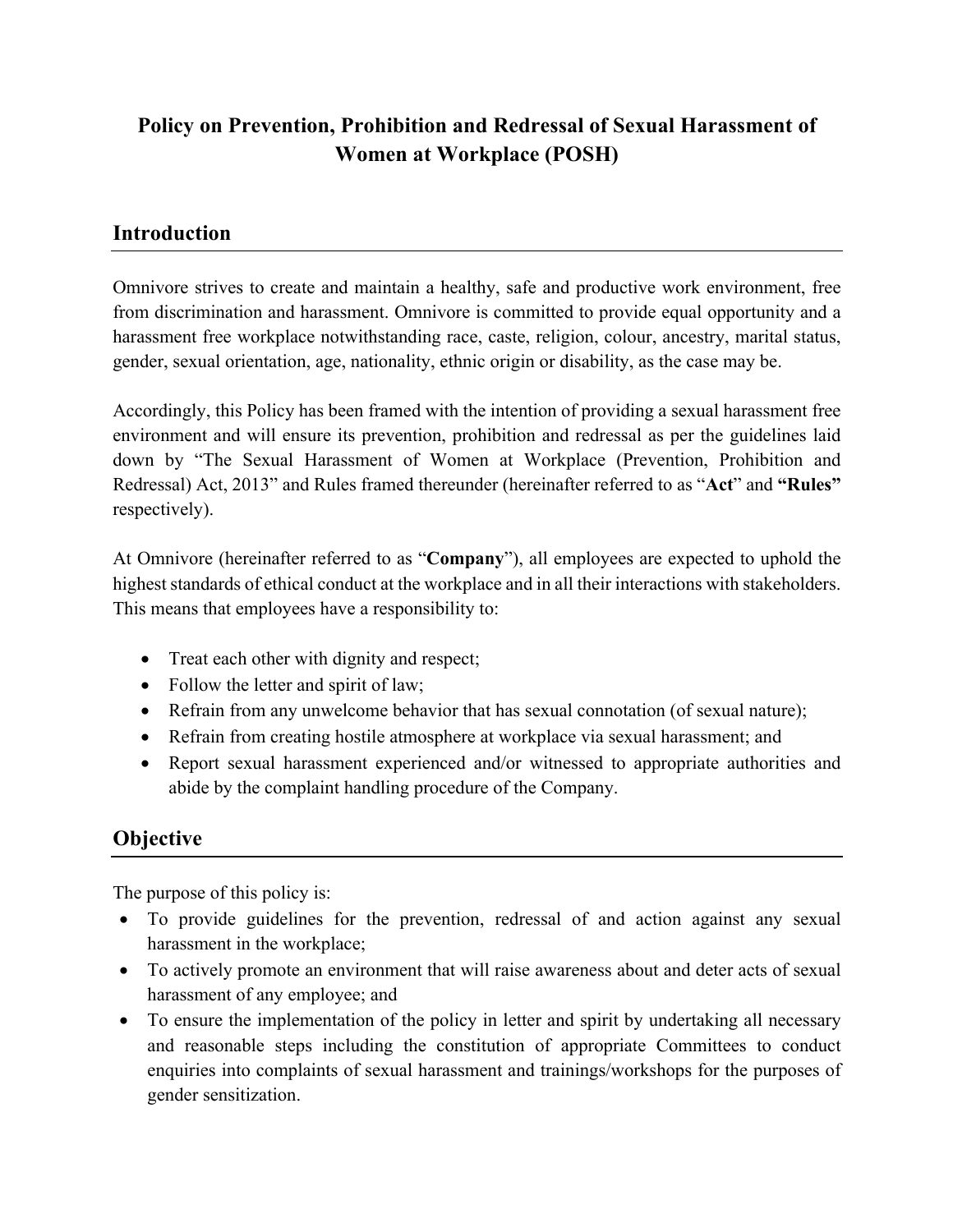## **Scope and Coverage**

This policy extends to all employees including individuals coming to the workplace for employment or for any other purpose whatsoever including but not limited to visitors, potential investees, investees, investors, vendors, contractual resources, secondees, trainees and applies to any alleged act of sexual harassment against persons at workplace, whether the incident has occurred during or beyond office hours.

Local country laws will take precedence over this policy, in other geographies, if applicable. The definition of who is an **employee** and what is a **workplace** is provided in the subsequent section of this document.

This policy considers the definition of Right to life, under the Constitution of India. It means right to life with dignity and the fundamental right to carry on any occupation, trade or profession, which depends on the availability of a "safe" working environment where employees feel secure and truly believe that their dignity is maintained. Although the law in our country specifically deals with the protection of "women" against sexual harassment, this organization strongly believes that all employees, regardless of their gender, have the right to work in an environment safe from verbal or physical abuse and unsolicited or unwelcome sexual overtures. Notwithstanding the provisions of the law, the organization shall take strict disciplinary action as provided in this policy against any persons who are perpetrators of any and all forms of sexual harassment, regardless of the gender of the perpetrators.

This policy takes complete cognizance of the latest legislation by the Government of India "The Sexual Harassment at Workplace (Prevention, Prohibition and Redressal) Act 2013 and its rules notification published on 9th December 2013. This Act is to provide protection against sexual harassment of women at workplace and for the prevention and redressal of complaints of sexual harassment and for the matters connected herewith or incidental thereto.

This policy does not impair or limit the right of anyone seeking any remedy available for sexual harassment under the Indian Penal Code. Proceedings under this policy may continue notwithstanding the pendency or otherwise of any proceedings initiated by a Complainant under the IPC or any other relevant law in force.

In the case of an incident of sexual harassment committed by a third party or outsider on an employee of the organisation, organization will take all necessary and reasonable steps to assist the Complainant in terms of legal support & redressal.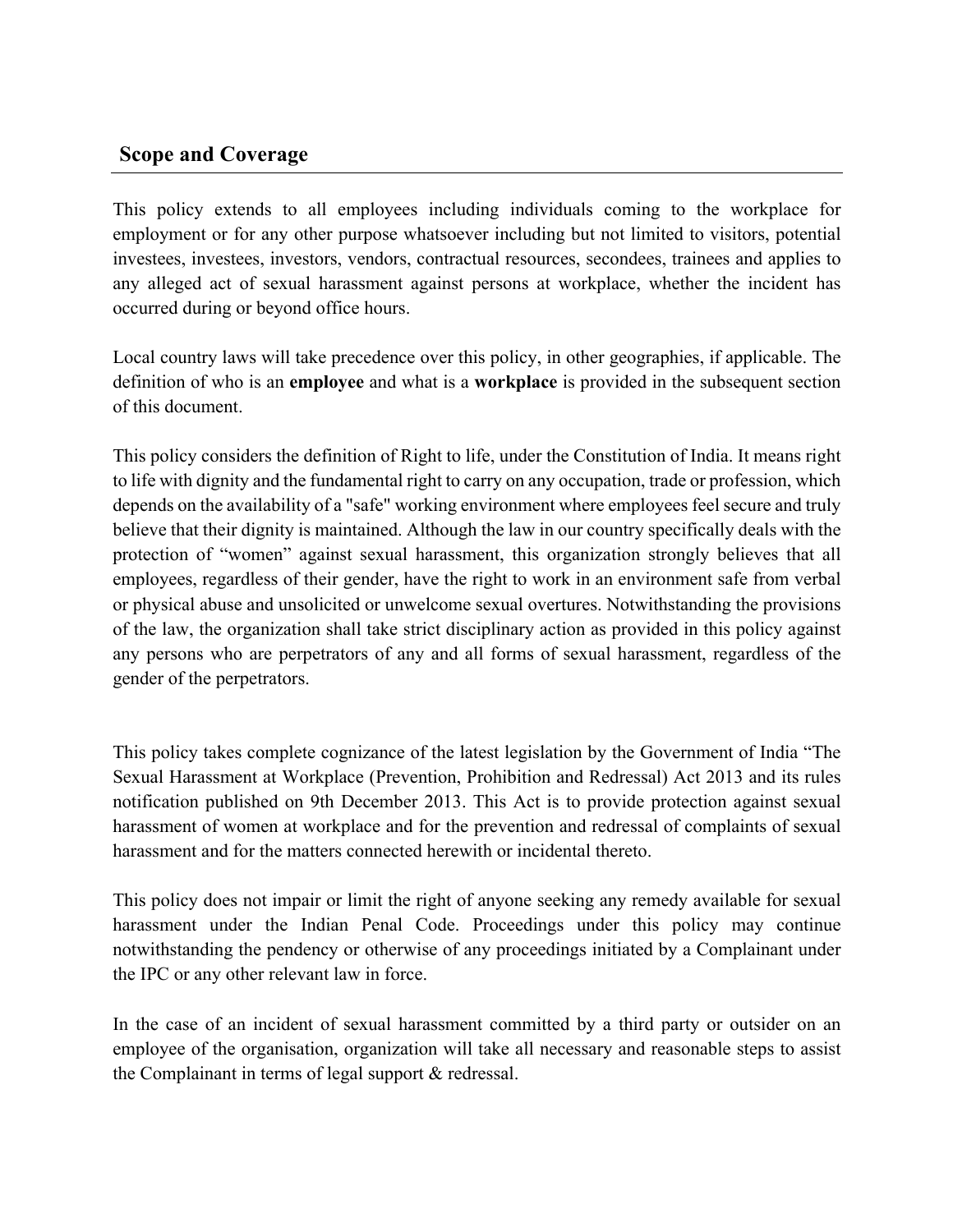# **Definitions**

#### A. Sexual Harassment

Sexual harassment would mean and include any of the following:

- i.Unwelcome sexual requests or demand for sexual favors, either explicitly or implicitly, in return for employment, promotion, examination or evaluation of a person towards any company activity.
- ii.Unwelcome sexual advances involving verbal and non-verbal communication, or physical conduct such as sexually colored remarks, jokes, letters, phone calls, e-mail, gestures, texting (SMSs & MMSs), showing of pornography, lurid stares, physical contact or molestation, stalking, sounds, display of pictures, signs, same sex bullying, which offends the individuals sensibilities and affect her/his performance.
- iii.Sexually colored acts and remarks such as teasing, bullying, physical intimidation, innuendos and taunts, physical confinement against one's will and likely to intrude upon one's privacy and hurt one's sentiments.
- iv.Any act or conduct of a sexual nature by a person in authority, which creates a hostile or intimidating environment at the workplace.
- v.It is the reasonable perception of the employee that would be relevant in determining:
	- a. whether the conduct was sexual in nature, and, if so, whether such conduct was unwelcome or not; and/or
	- b. that their objection to such conduct would disadvantage them in connection with their employment including [hiring, firing, performance appraisal, promotion/demotion, assignments, monetary appraisal] evaluation, grading, recruitment or promotion; or
	- c. if the conduct in question creates a hostile working or living environment.
- vi.The following circumstances, among other circumstances, if it occurs or is present in relation to or connected with any act or behaviour of sexual harassment may amount to sexual harassment:
	- a. implied or explicit promise of preferential treatment in employment; or
	- b. implied or explicit threat of detrimental treatment in employment; or
	- c. implied or explicit threat about present or future employment status; or
	- d. interference with work or creating an intimidating or offensive or hostile work environment for the person; or
	- e. humiliating treatment likely to affect the health and safety of the person concerned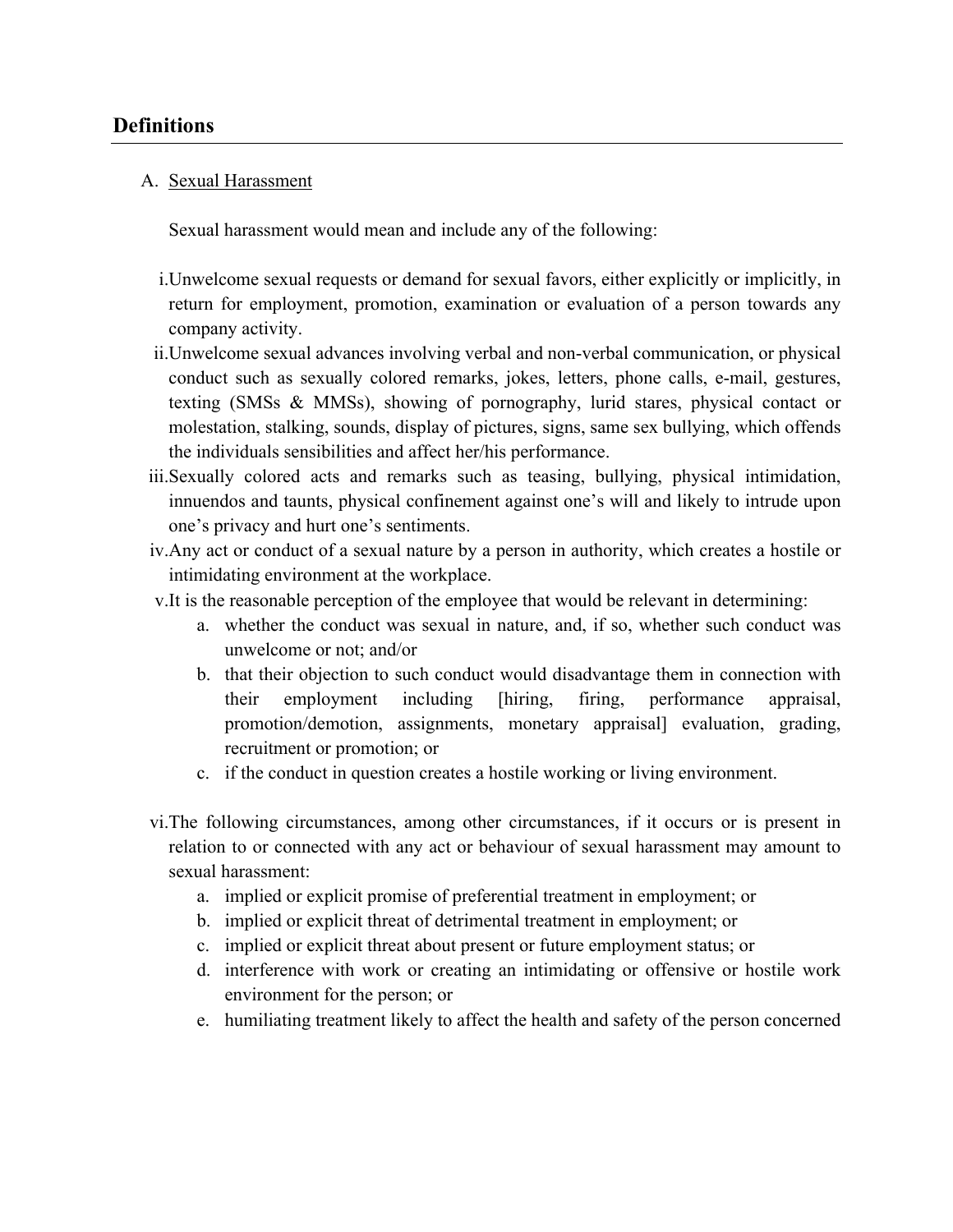vii. Sexual harassment does not refer to occasional compliments of a socially acceptable nature. It refers instead to behaviour that is not welcome, that is personally offensive, which debilitates morale, and therefore interferes with work effectiveness.

All the above is prohibited through any mode of communication including in person, over the phone, on voice mail, through pen and paper, on e-mail, through chat, through SMS or any other form of communication.

Sexual harassment does not refer to occasional compliments of a socially acceptable nature, or consensual personal and social relationships without a discriminatory employment effect. It refers to behavior that is not welcome and that is personally intimidating, hostile, or offensive.

#### B. Aggrieved Individual

An Aggrieved Individual, in relation to a workplace, is a person, of any age, whether an Employee or not, who alleges to have been subjected to any act of Sexual Harassment.

#### C. Complainant

A Complainant is any Aggrieved Individual (if the Aggrieved Individual is unable to make a complaint on account of his/her physical or mental incapacity or death or otherwise) who makes a complaint alleging Sexual Harassment under this Policy.

The law allows indirect complaints in the following instances:

- i.In case of physical incapacity, complaint can be made by Complainant's relative, friend, co-worker, or any person who has the knowledge of the incident but ONLY with a written consent of the Complainant;
- ii.In case of mental incapacity, complaint can be made by Complainant's relative, friend, special educator, qualified psychiatrist/psychologist, guardian, authority under whose care Complainant is receiving treatment and care, or any person with the knowledge of the incident jointly with any of the person mentioned above;
- iii.In case of Complainant's death, any person with the knowledge of the incident with the written consent of her legal heir; and
- iv.In case Complainant is unable to file the complaint for any other reason, a complaint can be filed by any person who has the knowledge of the incident with the Complainant's written consent.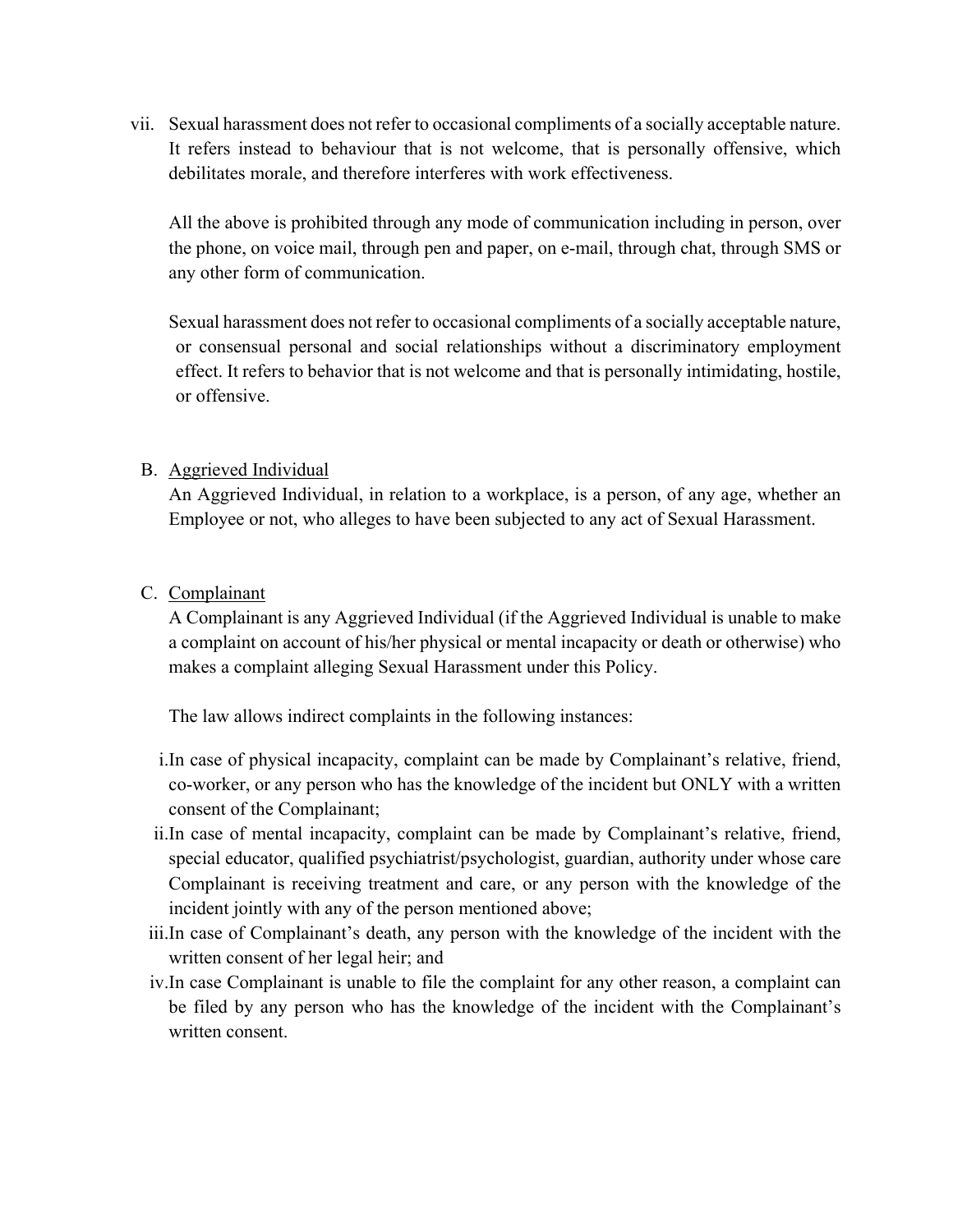#### D. Employee

An Employee means a person employed with the Company for any work on permanent, temporary, part time, ad hoc or daily wage basis, either directly or through an agent, including a contractor, with or without the knowledge of the principal employer, whether for remuneration or not, or working on a voluntary basis or otherwise, whether the terms of employment are express or implied and includes a co-worker, a contract worker, probationer, trainee, apprentice or called by any other such name. For the purpose of this policy, every visitor to the offices of the Company will also be covered under this policy and can be treated as a Complainant.

#### E. Employer

All references to 'employer' in this policy shall be construed as a reference to the entity with whom the contractual agreement exists for the 'Employee' of the Company.

#### F. Respondent

A Respondent means the person against whom the Complainant has made a complaint.

#### G. Special Educator

A Special Educator means a person trained in communication with people with special needs in a way that addresses their individual differences and needs.

### H. Workplace

Workplace includes the premises and offices of the organization, its affiliates and any place visited by employees arising out of or during the course of employment including transportation provided by the organization for undertaking such journey. Additionally, any individual representing the organization in the capacity of an "employee", anywhere in India or outside, in existing and potential client engagements, out station travels and conferences, training and capacity building programs, including office engagements, gatherings and parties, will be considered engaging in extended workplaces of the organization.

Additionally, all official platforms of communication, including but not limited to emails, official discussion forums, official Whatsapp group/s, official telephone conversations with internal or external stakeholders or the organization, will be considered as "workplace" for all employees and the guidelines of this policy will extend to them as well.

### I. Internal Complaints Committee

To be known as "**ICC**" or **"the Committee"** here onwards is the internal redressal committee established to receive and investigate complaints pertaining to sexual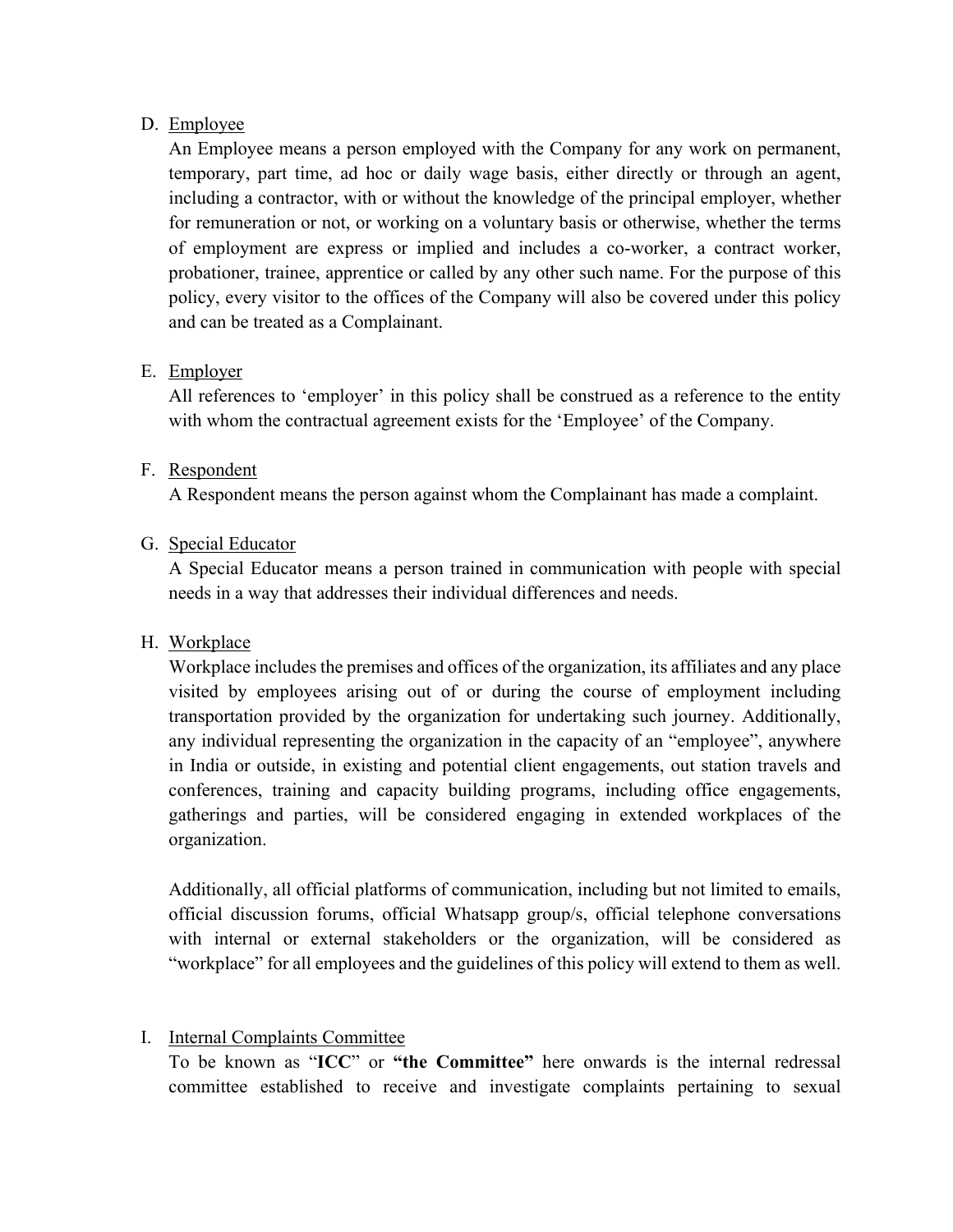harassment incidents and provide its final recommendations to the management for implementation. The details of the members of the ICC for the Company is as follows<sup>1</sup>:

| SL NO. | <b>NAME</b>          | <b>DESIGNATION</b>     | <b>EMAIL ID</b>              |
|--------|----------------------|------------------------|------------------------------|
| 1.     | Saborni Poddar       | Presiding Officer      | saborni@omnivore.vc          |
| 2.     | Subhadeep Sanyal     | Member                 | subhadeep@omnivore.vc        |
| 3.     | Imran Khan           | Member                 | $imran@$ omnivore.vc         |
| 4.     | Lovish Soni          | Member                 | lovish@omnivore.vc           |
| 5.     | Sagarika Chakraborty | <b>External Member</b> | sagarika@iirisconsulting.com |

#### **Awareness Measures**

The following activities will be undertaken to ensure that sufficient awareness on the existence of this policy and organization's stance on any incident of sexual harassment:

- All employee contracts will carry clause on the workplace intolerance to sexual harassment
- This policy shall be shared with all employees and all new recruits at the time of joining.
- Trainings shall be imparted to all employees on this policy, gender issues and their responsibility in making this organization a harassment free environment.
- Notices & other posters will be put up on notice boards in all our offices.
- The HR team will seek inputs from staff, management and ICC members to update this policy and preventive measures from time to time.

### **Stakeholders and Authorities**

#### **A. The Company**

The Company is responsible for providing a safe working environment for its employees, free from harassment, bias and prejudice of any kind. Towards this end, it will:

- i. Treat Sexual Harassment as misconduct under the service rules and take appropriate action for the same.
- ii. Encourage respectful and dignified behaviour at workplace at all times by all.
- iii. Have zero tolerance towards acts of sexual harassment.
- iv. Declare the names and contact details of all Members of the ICC.

<sup>1</sup> Names to be inserted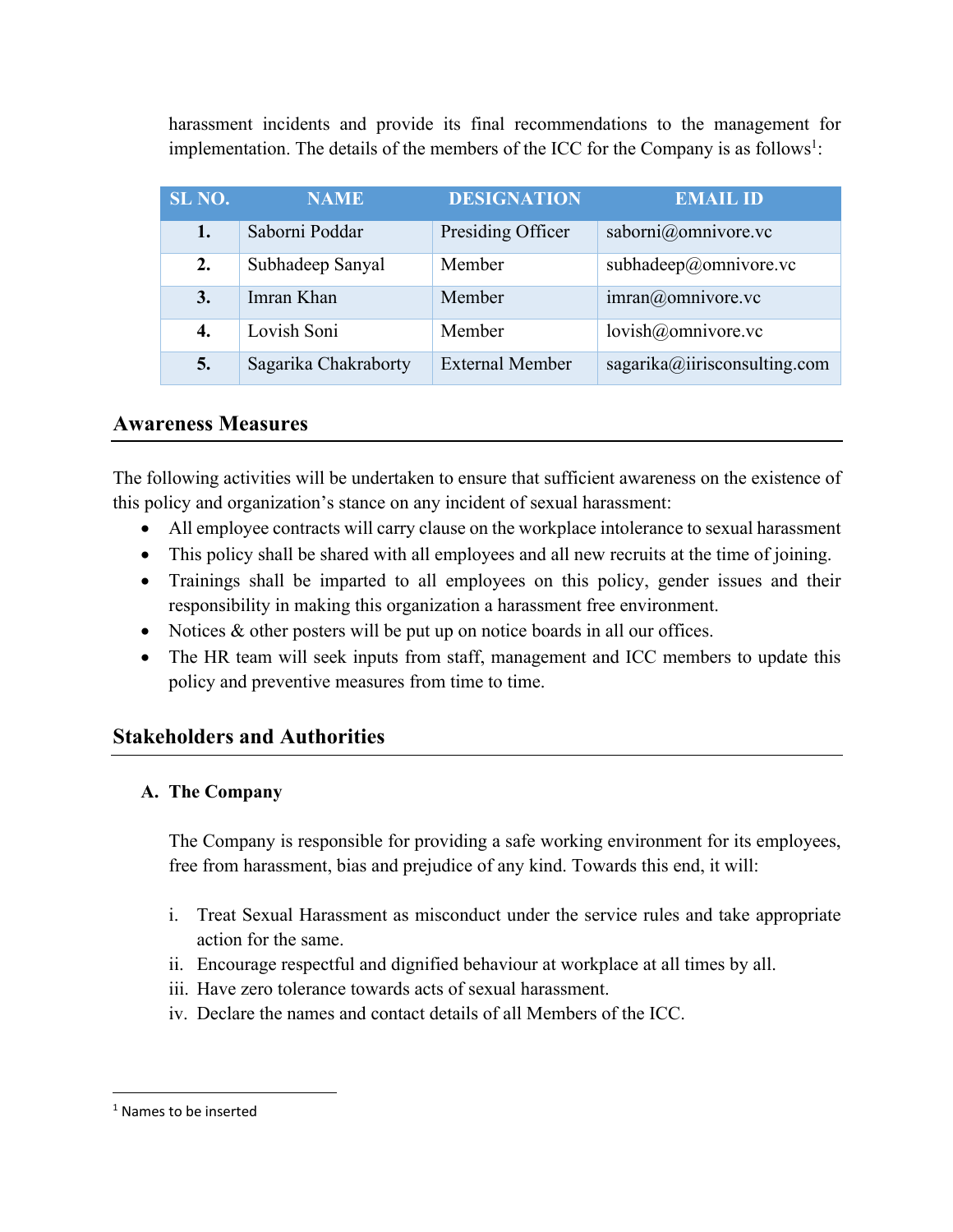#### **B. Board**

- i. The Board of the Company plays a key role in ensuring that the Act is followed in letter and spirit.
- ii. The Board will also seek regular updates on the functioning of the ICC  $\&$  the periodic reports that the ICC will provide.
- iii. The Board will recommend, suggest  $\&$  mandate amendments to the policy as  $\&$  when they feel necessary.
- iv. The Board will take necessary steps to implement the final recommendations of the ICC after the completion of an inquiry of sexual harassment at workplace.

#### **C. Senior Management Team**

- i. Provide a safe working environment
- ii. Display at the workplace the penal consequences of sexual harassments and the details of the ICC
- iii. Treat sexual harassment as misconduct under its service rules and take action for such misconduct.
- iv. Protect the complaints and others who provide information on a complaint from retaliation.
- v. Enable conditions for the ICC to hold periodic meetings and conduct inquiries.
- vi. Implement the recommendations of the ICC.
- vii. Provide support to the Complainant if she chooses to file a complaint under Indian Penal Code or under any other relevant law if the Complainant desires to do so.
- viii. Monitor the timely submission of reports by the ICC.
- ix. Include in the Annual Compliance Report filed by the organization (before the District Officer appointed under the Act), the number of cases of sexual harassment filed in the year and their status; and provide the list of programs and communication on gender sensitization at the workplace.
- x. Organize workshops and awareness programs at regular intervals for sensitizing employees with the provisions of this policy
- xi. Organize orientation and skill building programs for the members of the ICC.
- xii. Ensure that necessary facilities and information are provided to the ICC for dealing with the complaint and conducting an inquiry.
- xiii. Assist in securing the attendance of Respondent and witnesses before the ICC and make available such information to the ICC as it may require with regards to the complaint.
- xiv. Provide assistance to the Complainant if the Complainant chooses to file a complaint in relation to the offence under the Indian Penal Code (refer Annexure 3 regarding Punishment for Sexual Harassment under the IPC) or any other law for the time being in force.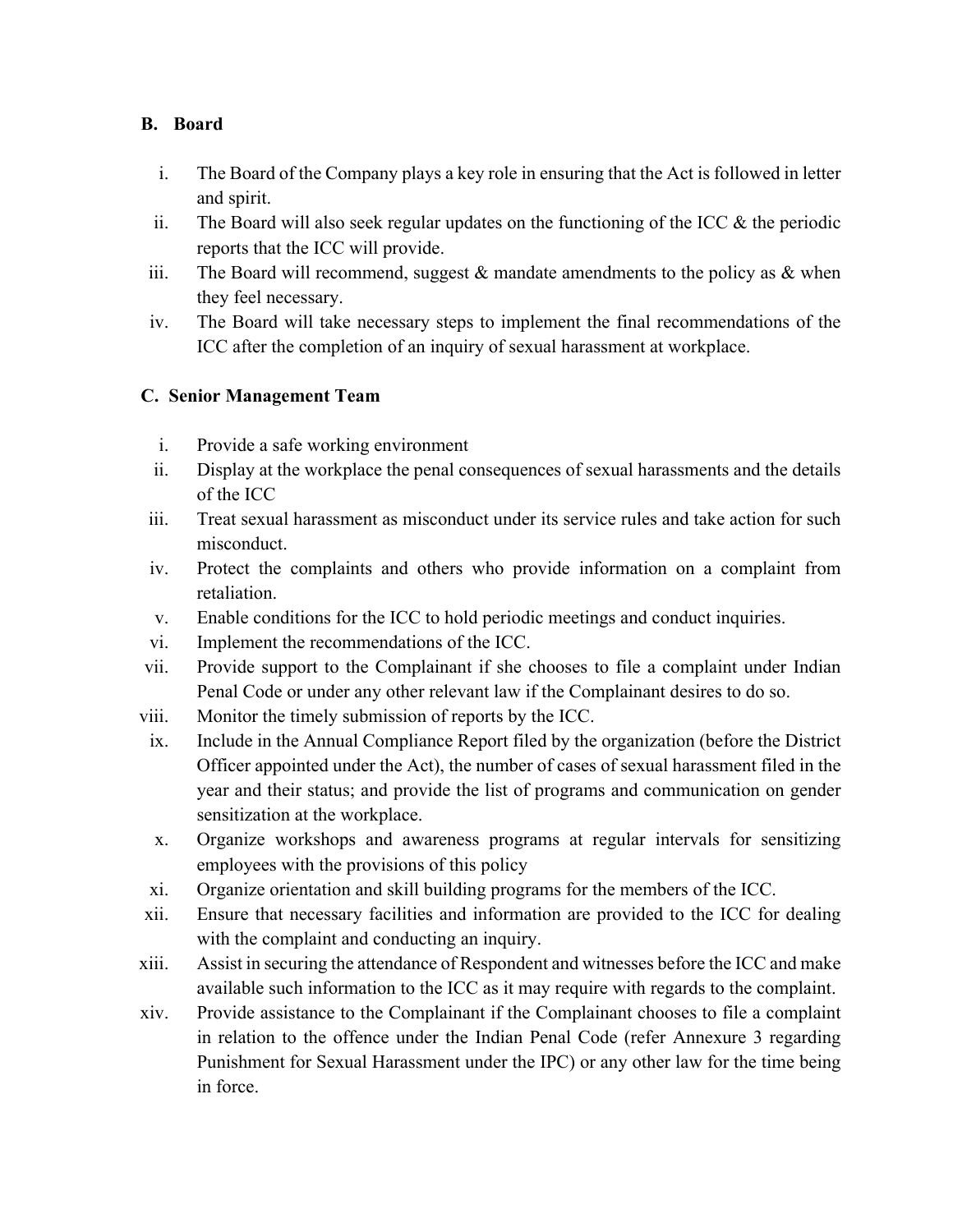- xv. Cause to initiate action, under the Indian Penal Code or any other law for the time being in force, against the Respondent, or if the Complainant so desires, where the Respondent is not an employee, in the workplace at which the incident of Sexual Harassment took place.
- xvi. Monitor the timely submission of reports by the ICC.
- xvii. At its sole discretion, may provide additional facilities to the Aggrieved Individual including:
	- an option for a transfer of the Aggrieved Individual or the Respondent who is proved to be guilty, to any other workplace;
	- an option for a change of role/ department (if feasible);
	- support to the Aggrieved Individual to undergo professional counselling; and
	- at the discretion of ICC, provide for compensation for mental trauma, pain and distress suffered, for loss in career opportunity etc. based on various relevant factors including salary and financial status of the Respondent.
- xviii. Cause their respective subsidiaries to adopt the policies on prevention, prohibition and redressal of Sexual Harassment, which shall be consistent with this Policy.

#### **D. Human Resources Department**

Human Resource team members have the same responsibilities as the employee and additional responsibilities as a custodian of the Company's policies and Code of Conduct and statutory guidelines.

- i. Be the custodian of this policy and review and update the policy with the management and ICC every year.
- ii. Ensure this policy is referenced in all and the consequence of non-compliance in all notice boards, employment contracts, intranet, and the organization's website.
- iii. Make information, policies and procedures available to employees via the Web, Human Resources and the Company's management and ensure that employees and stakeholders are communicated properly about the Company's POSH policy.
- iv. Take cognizance of the written complaint and bring the complaint immediately to the ICC and provide all kinds of support for the further investigations as a part of inquiry process.
- v. Help the management to constitute the ICC as prescribed under the Act
- vi. Organize workshops and awareness programs at regular intervals for sensitizing employees with the provisions of this policy and the Act
- vii. Ensure all complaints of sexual harassment are forwarded to the ICC for redressal
- viii. Extend support and provide any information that the ICC would require to conduct enquiries.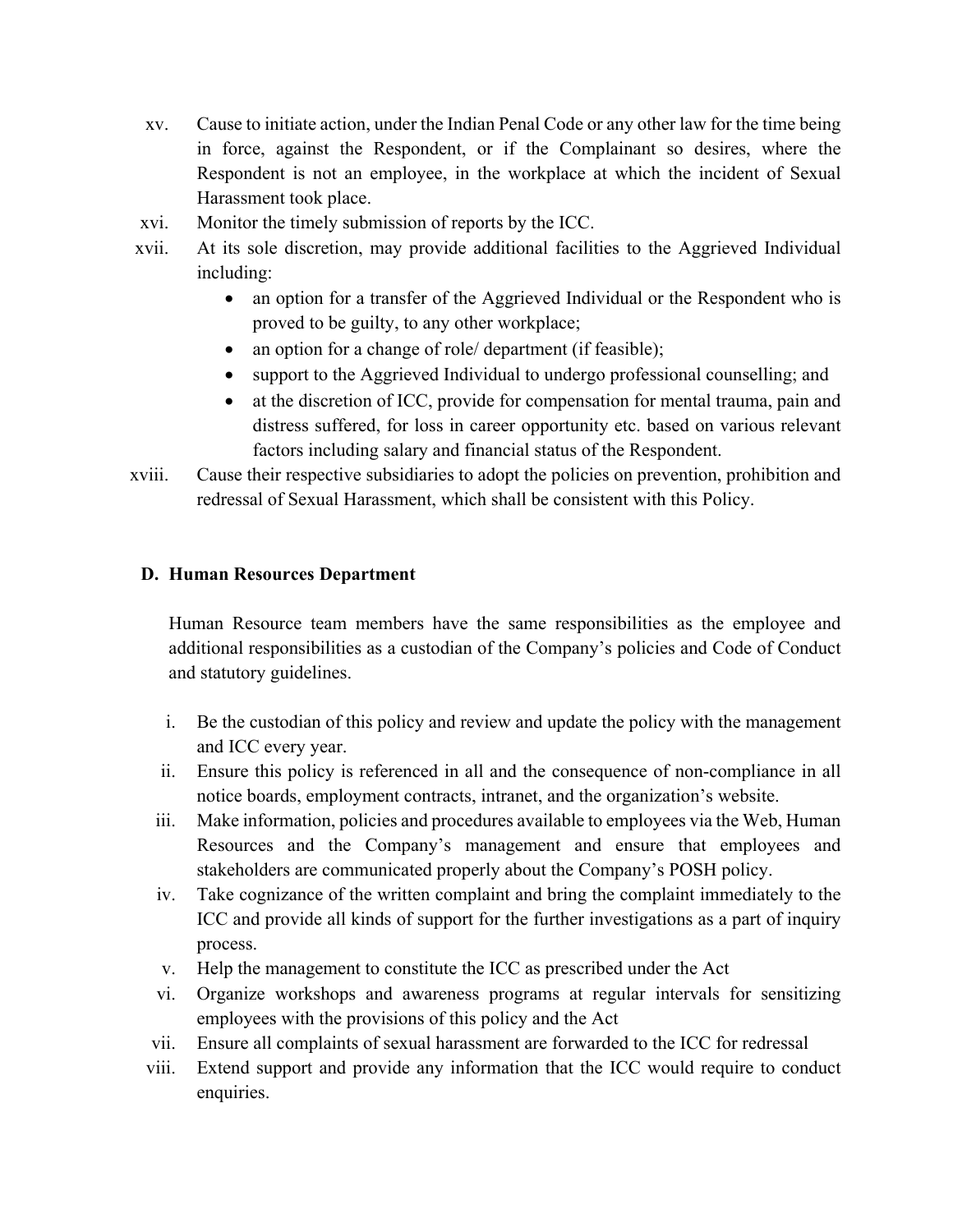- ix. Not attempt to investigate or verify the information unless instructed by the legal Department personnel in charge of the investigation and the ICC
- x. Carry out all corrective measures and remediation established in the final decision.
- xi. Set an example of proper and appropriate workplace behaviour and ethical standards in line with Company's policies and Code of Conduct.

#### **E. Employees**

As a custodian of the Company's policies and Code of Conduct and statutory guidelines, employees have following responsibilities.

- i. All employees must attend trainings, workshops on awareness, education and refresher in e-learning and/or class room formats. Repeated non-attendance or participation will be construed as misconduct.
- ii. Contribute to creating a conducive and safe workplace by attending training sessions on gender sensitivity and incorporating such training in their workplace conduct.
- iii. Make recommendations to create a safe workplace free of bias, prejudice and preference.
- iv. An employee who believes he or she or any other employee is a victim of sexual harassment must immediately report such incident to the designated ICC and not attempt to investigate the information or suspected violations of this policy on their own i.e. without involving the ICC.
- v. Be aware that the Company will take allegations seriously and will ask their cooperation in an investigation if they bring a complaint forward.
- vi. To forward or submit to the ICC, any written complaint from any aggrieved individual and to support/ co-operate during any investigation as part of the inquiry process.
- vii. Refuse to participate in any activity that constitutes sexual harassment and support any woman to reject unwelcome behaviour, which constitutes sexual harassment as per the law.
- viii. Extend support as a witness or to provide any information that the ICC would require in conducting enquiries.
- ix. Handle information related to known or suspected violations of this policy in a discreet and confidential manner and refrain from unnecessary conversations leading to generating gossip environment when in knowledge or thought to be in knowledge of any incident of sexual harassment misconduct in the organization.
- x. Be aware of, and do not participate in any prohibited or inappropriate behaviors or activities while representing the Company.
- xi. Participate in the procedure of investigation if a complaint is brought forward, it will be reviewed. If an employee elects not to participate in the procedure constituted by the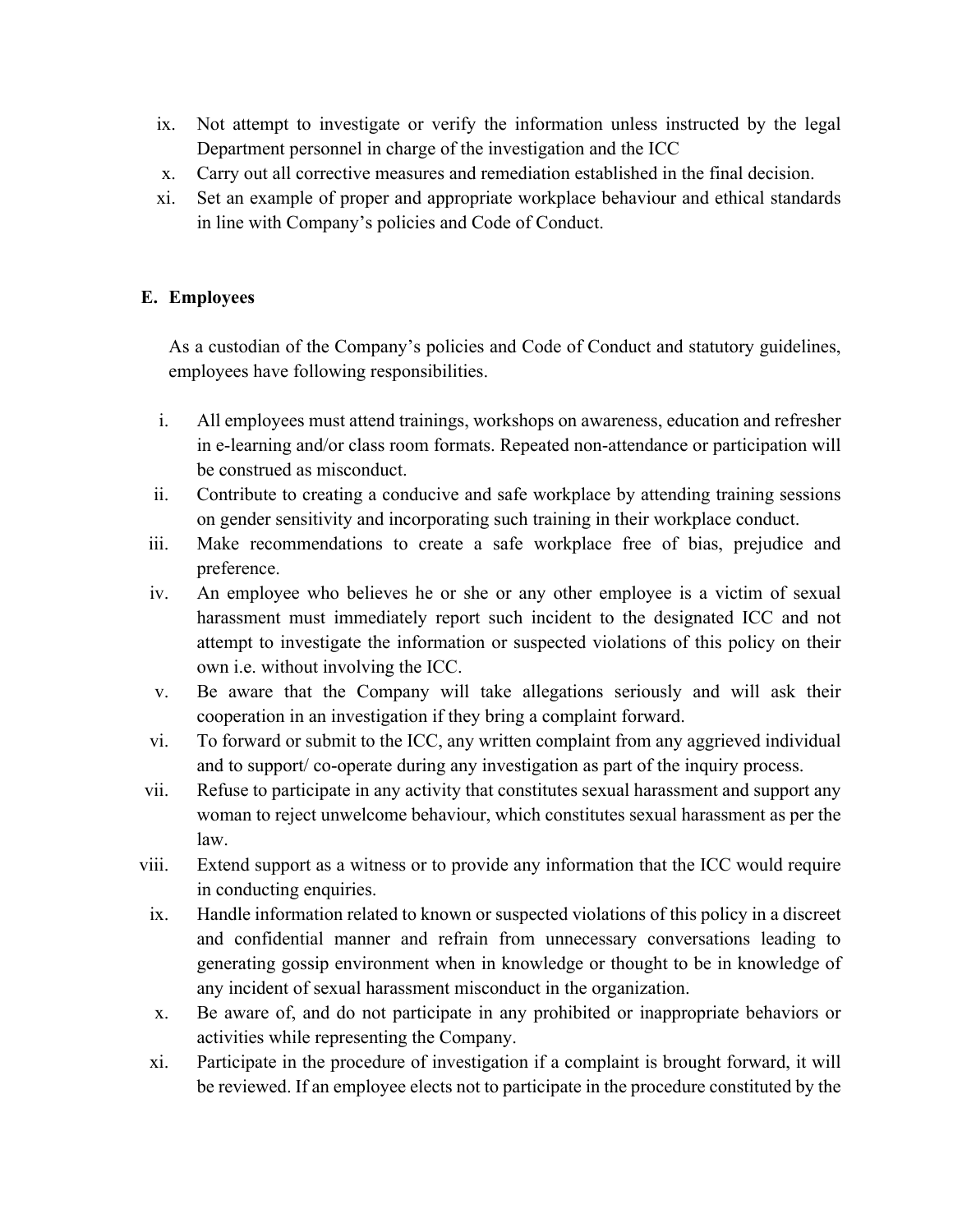Company, and does not wish to proceed with the complaint, it will need to be formally withdrawn. The complaint will still be reviewed and the findings of the complaint will be explained in writing. It will be the discretion of the management to accept or reject the request for withdrawal of the complaint.

- xii. Provide a full and truthful disclosure of relevant information and assist with investigations of alleged policy violations.
- xiii. Set an example of proper workplace behavior and ethical standards in line with Company's policies and Code of Conduct.
- xiv. Avoid any false complaints and be aware of the repercussions of such complaints

#### **F. Manager**

Manager is a reporting authority or anyone who is responsible for the outcome of work and has a reporting relationship with the Complainant in the Company. Manager has the same responsibilities as the employee, as well as these additional responsibilities as a custodian of the Company's policies, Code of Conduct and statutory guidelines. If an employee and/or stakeholder has conveyed about sexual harassment to the manager, it is the responsibility of the manager to encourage the Complainant to give it in writing to him/her and the ICC.

- i. Bring the written complaint immediately to the ICC, and provide all kinds of support for the further investigations as a part of inquiry process
- ii. Have adequate knowledge about applicable laws, and answer questions regarding relevant policies and procedures.
- iii. Immediately forward any report or complaint of an alleged violation of this policy and all relevant or requested information to the appropriate ICC.
- iv. Keep disclosed information as confidential. Handle information in a discreet manner, and disclose confidential information strictly on a "need-to-know" basis only.
- v. Not attempt to investigate or verify the information unless instructed by the Human Resources or Legal Department personnel in charge of the investigation and the ICC
- vi. Fully cooperate, facilitate and aid the prompt handling of an investigation by ICC ,Human Resources, the Legal Department or the management.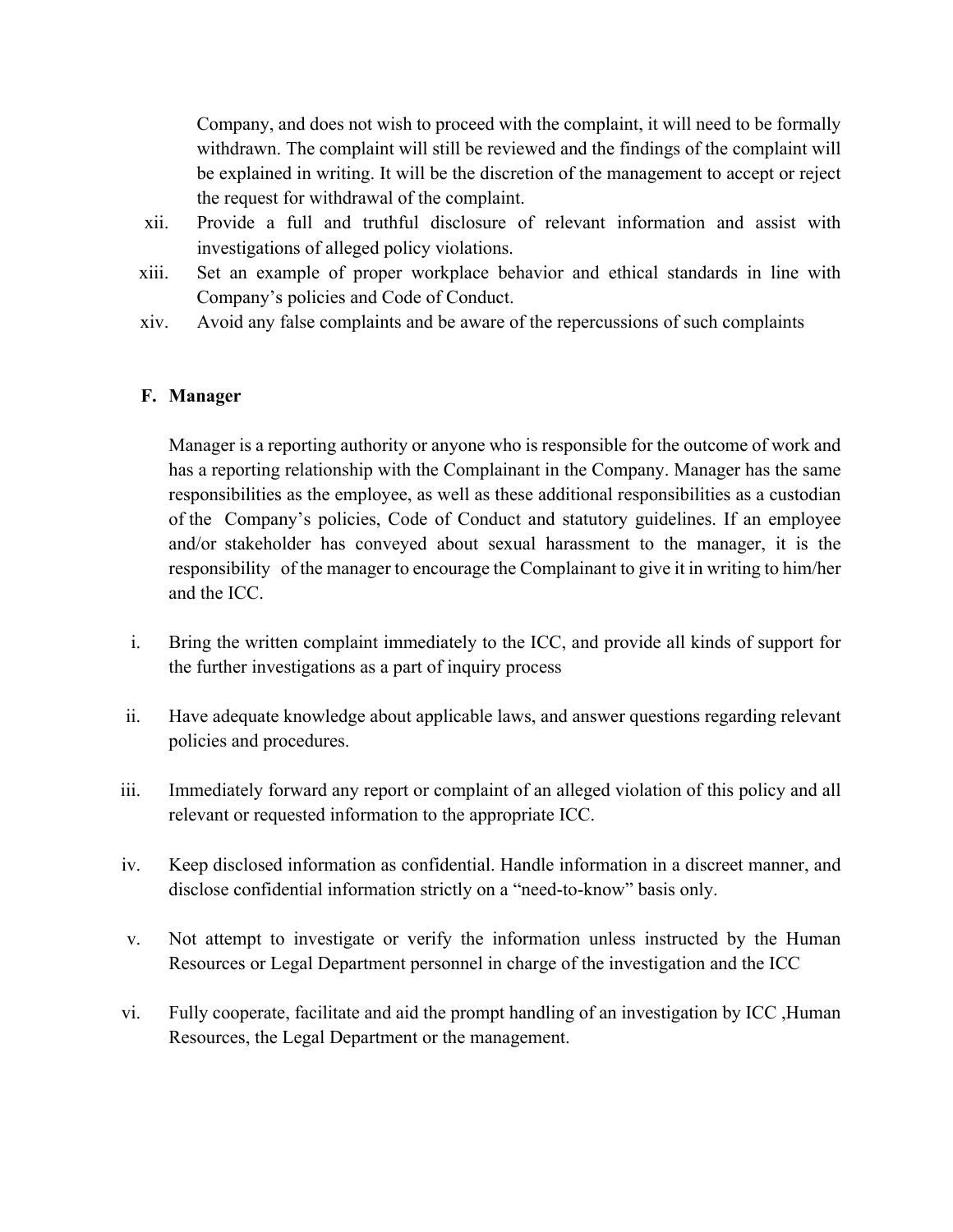- vii. Allow the Complainant, Respondent, witnesses and allied parties to attend the inquiry proceedings at the stipulated time and place.
- viii. Carry out all corrective measures and remediation established in the final decision.
- ix. Ensure that employees are adequately communicated the Company's POSH policy
- x. Ensure no retaliation and zero tolerance to sexual harassment or inappropriate conduct
- xi. Set an example of proper workplace behaviour and ethical standards in line with Company's policies and Code of Conduct.

#### **G. ICC**

ICC members have the same responsibilities as the employees and additional responsibilities as a custodian of the Company's policies and Code of Conduct and statutory guidelines.

- i. To be fair while making the assessment of the situation, investigation and giving the verdict.
- ii. Conduct the inquiry process and recommend appropriate actions as per the process outlined in latter part of this document in line with the statutory requirements applicable.
- iii. Inform the parties involved in the inquiry proceedings well in time and in writing
- iv. Follow the principles of natural justice and treat the Complainant, Respondent, witnesses and related persons to the inquiry with dignity and respect.
- v. Submit to the Company's Senior Management and Board an annual report comprising details of all cases and actions taken.
- vi. Keep disclosed information as confidential. Handle information in a discreet manner, and disclose confidential information strictly on a "need-to-know" basis only.
- vii. If an employee faces sexual harassment outside of the Company's work and work premises, assist them in filing a complaint in the police station as appropriate.
- viii. Set an example of proper and appropriate workplace behaviour and ethical standards in line with Company's policies and Code of Conduct.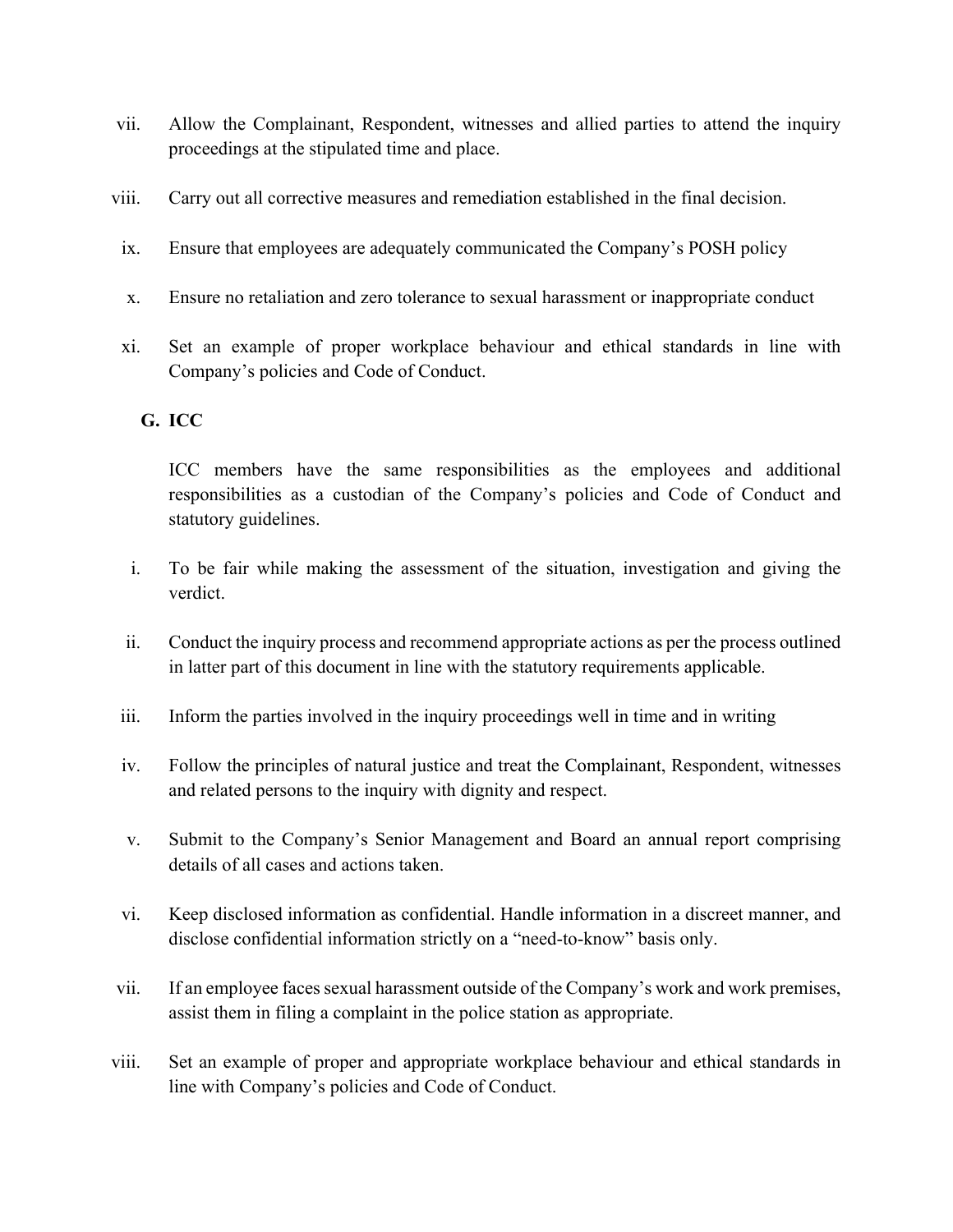Note: In case the Committee finds the degree of offence coverable under the Indian Penal Code, then this fact shall be mentioned in its report and appropriate action shall be initiated by the Management, for making a Police Complaint as may be appropriate within seven days of the knowledge of this information, but "only" with the consent of the aggrieved.

### **Procedure in relation to a complaint of sexual harassment at workplace**

#### **A. Filing a complaint**

- i. Any employee who has experienced or has been subjected to any act of sexual harassment by another employee (the "Complainant") shall be entitled to lodge a complaint with the ICC.
- ii. The complaint shall be lodged within three (3) months of the occurrence of the alleged act of sexual harassment.
- iii.If there is a delay beyond three months (3 months), the ICC may extend the time limit on being satisfied about the circumstances that prevented the Complainant from filing a complaint within the prescribed period by another 3 months.
- iv.The complaint may be given orally or in writing. If the complaint is given orally, the member of the ICC to whom the complaint is made shall request the Complainant to record the same in writing. **The ICC can act upon a complaint ONLY IF the complaint is submitted in writing**.
	- 1. Provided that where such a complaint cannot be made in writing, the Presiding Officer or any Member of the ICC shall render all reasonable assistance to the women for making the complaint in writing.
	- 2. The complaint must contain a description of the complaint and include the names and contact email/phone number of witnesses if any. Supporting documents such as letters, transcription of text messages etc must accompany the complaint.
	- 3. The form in which the complaint is required to be made is annexed as Annexure 2 to the Policy. This form will be available with the HR Department and the ICC.
	- 4. However, any written complaint received in any form other than the form prescribed in Annexure 2 shall also be accepted. The complaint can be submitted to the ICC electronically at  $\frac{2}{3}$  or may be physically submitted to any ICC member. The ICC will not accept oral complaints under this Policy.
	- 5. The Complainant shall submit six copies of the complaint along with supporting documents and relevant details concerning the alleged incident(s), the name and details of the Respondent and names and addresses of the witnesses.

<sup>2</sup> Insert Email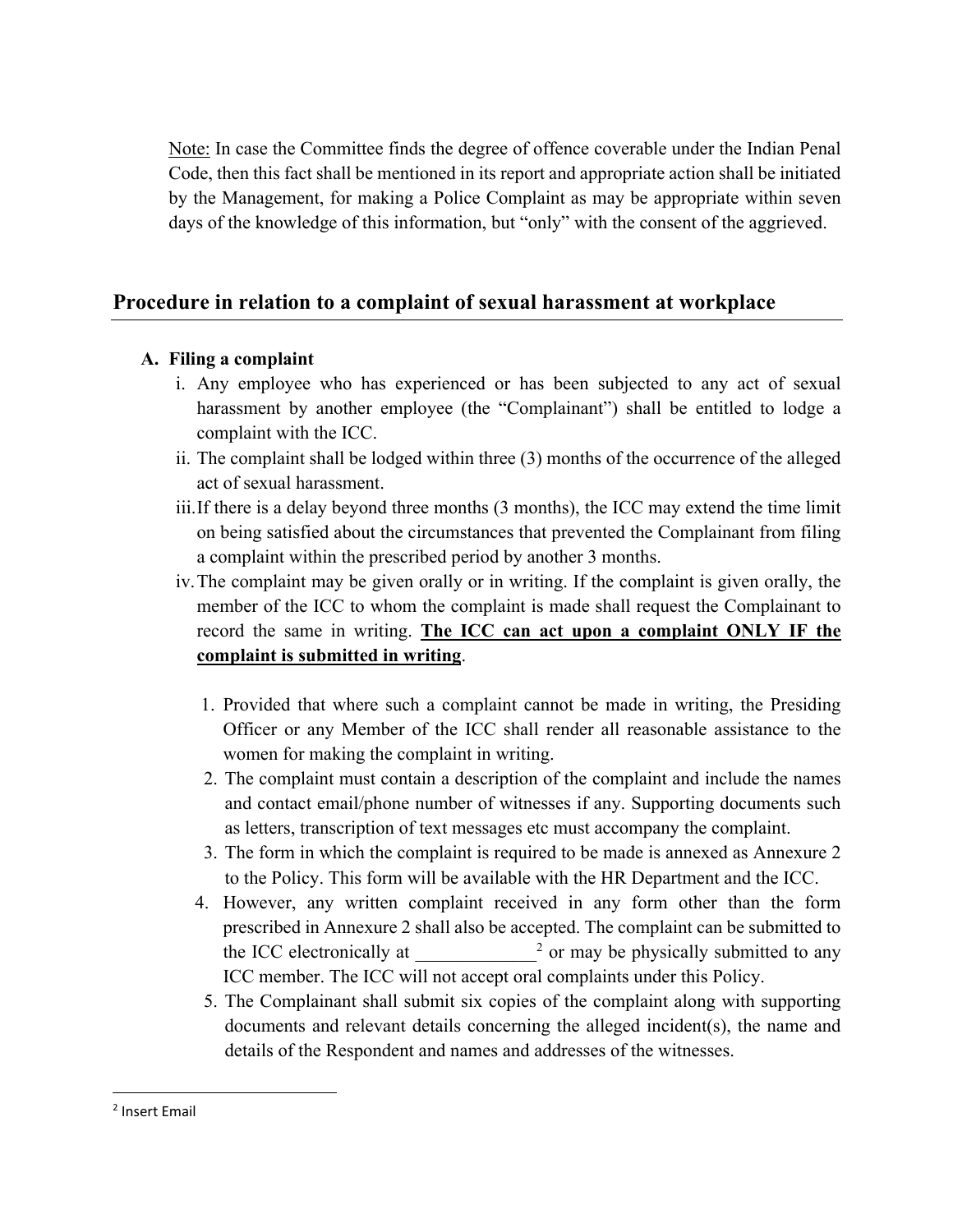- 6. In the event that a Complainant is unable to lodge a complaint on account of any physical or mental incapacity or death or otherwise, his/her legal heir, co-worker or any person with knowledge of the incident may make a complaint to the ICC. Please refer to the earlier section of this policy document where the details of a "Complainant" are provided to further validate the eligibility of such complaints.
- v. Anonymous complaints shall not be accepted by ICC at any point in time.

#### **B. Processing a complaint**

- i. On receipt of a complaint, the ICC will record it in a register maintained for this purpose, and the Presiding Officer will call a meeting of the ICC immediately for further action.
- ii. The ICC shall prepare a prima facie report after meeting with the Complainant, with reasoned observations, recording the following:
	- a. Whether the complaint is one of sexual harassment at the workplace;
	- b. Whether the complaint falls within the jurisdiction of the ICC;
	- c. If it does, it must proceed to set up an inquiry;
	- d. If the complaint does not fall within the definition of sexual harassment, it must be referred to the relevant grievance redressal mechanism within the organization or the Managing Partners.

#### **C. Conciliation before inquiry**

- i. ICC may, before initiating an inquiry and at the request of the Complainant, take steps to settle the matter between the Complainant and the Respondent through a process of conciliation, provided that no monetary settlement shall be made as basis of conciliation.
- ii. It is made clear to all parties that conciliation in itself doesn't necessarily mean acceptance of complaint by the Respondent. It is a practical mechanism through which issues are resolved or misunderstandings cleared.
- iii.The ICC will exercise caution and due diligence to ensure that the Complainant is not averse to the conciliation.
- iv.No pressure shall be brought to bear on the Complainant to agree to conciliation.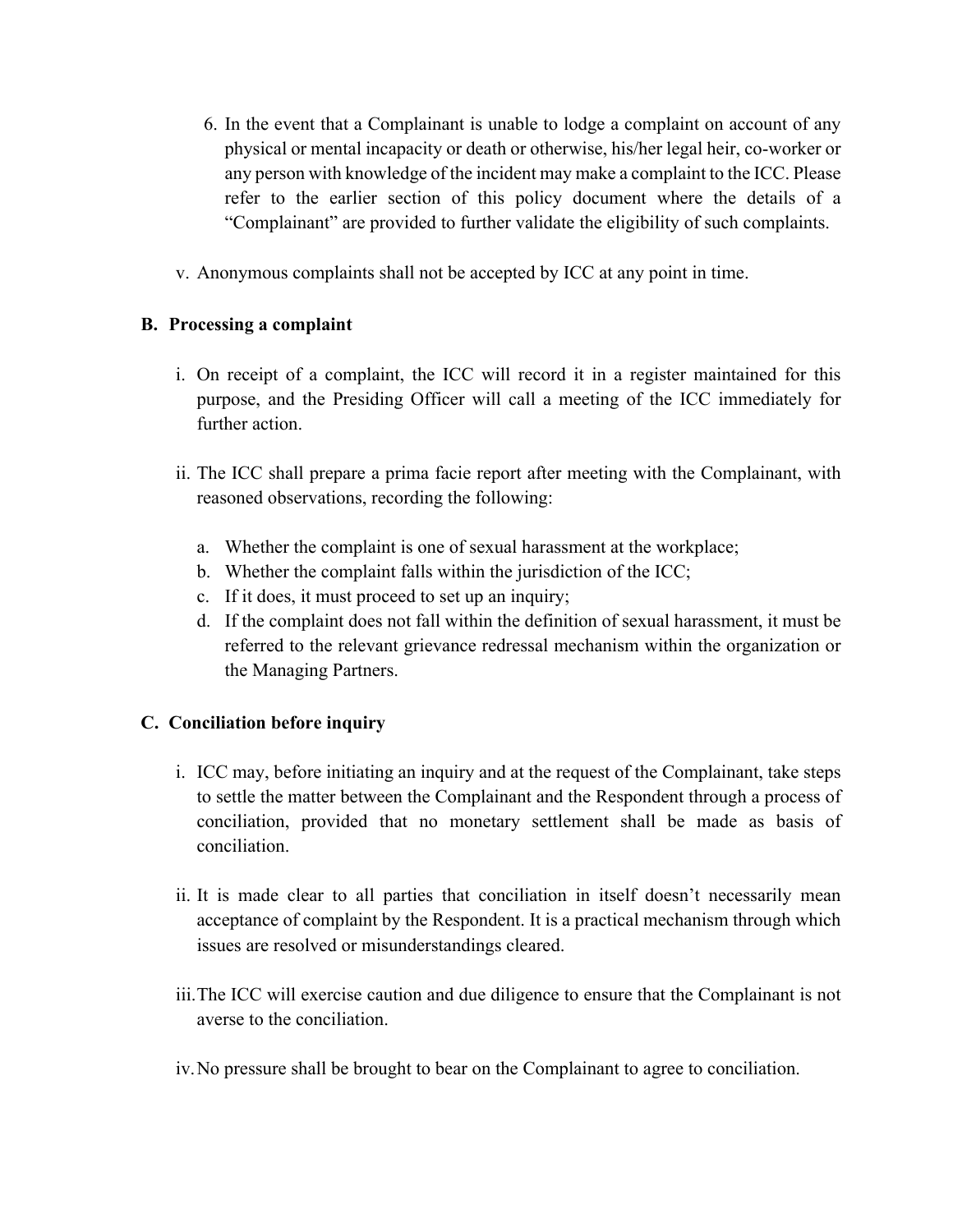- v. The ICC should work to undertake the conciliation process between the Complainant and the Respondent within **3 weeks** of receipt of complaint.
- vi.If a settlement is arrived at, the Committee shall record the same, provide a copy to the Complainant and Respondent and forward it to the management.
- vii. In case a settlement is arrived at there shall be no further inquiry by the ICC.
- viii. In case of a settlement all proceedings pertaining to the Act will cease. However, criminal proceedings for offences under the IPC or any other law for the time being in force are independent of the settlement arrived at through the good offices of the ICC.

## **Formal Inquiry Process**

- i. For the purpose of making an inquiry into a complaint of sexual harassment the ICC shall have the same powers as are vested in a civil court under the Code of Civil Procedure, 1908.
- ii. The ICC shall follow principles of natural justice in all its proceedings and shall as far as possible maintain confidentiality of the identity of the Complainant, the Respondent and any witnesses.
- iii. In case no conciliation is arrived at, the ICC shall then initiate an inquiry and submit a report within a period of **90 days** from the date on which the inquiry commenced.
- iv. Upon receipt of the complaint, the Committee shall send a copy of the complaint to the Respondent within **7(seven) working days** of receiving the complaint.
- v. Respondent replies with all supporting documents within **10(ten) working days** of receiving the copy of the complaint.
- vi. Both parties have a right to produce oral or documentary evidence in their favor.
- vii. Both parties have the right to cross examine each other and the witnesses provided by the other party. In situations when the aggrieved does not wish to participate in a cross investigation in-person, they shall give the list of questions to the ICC, which shall ask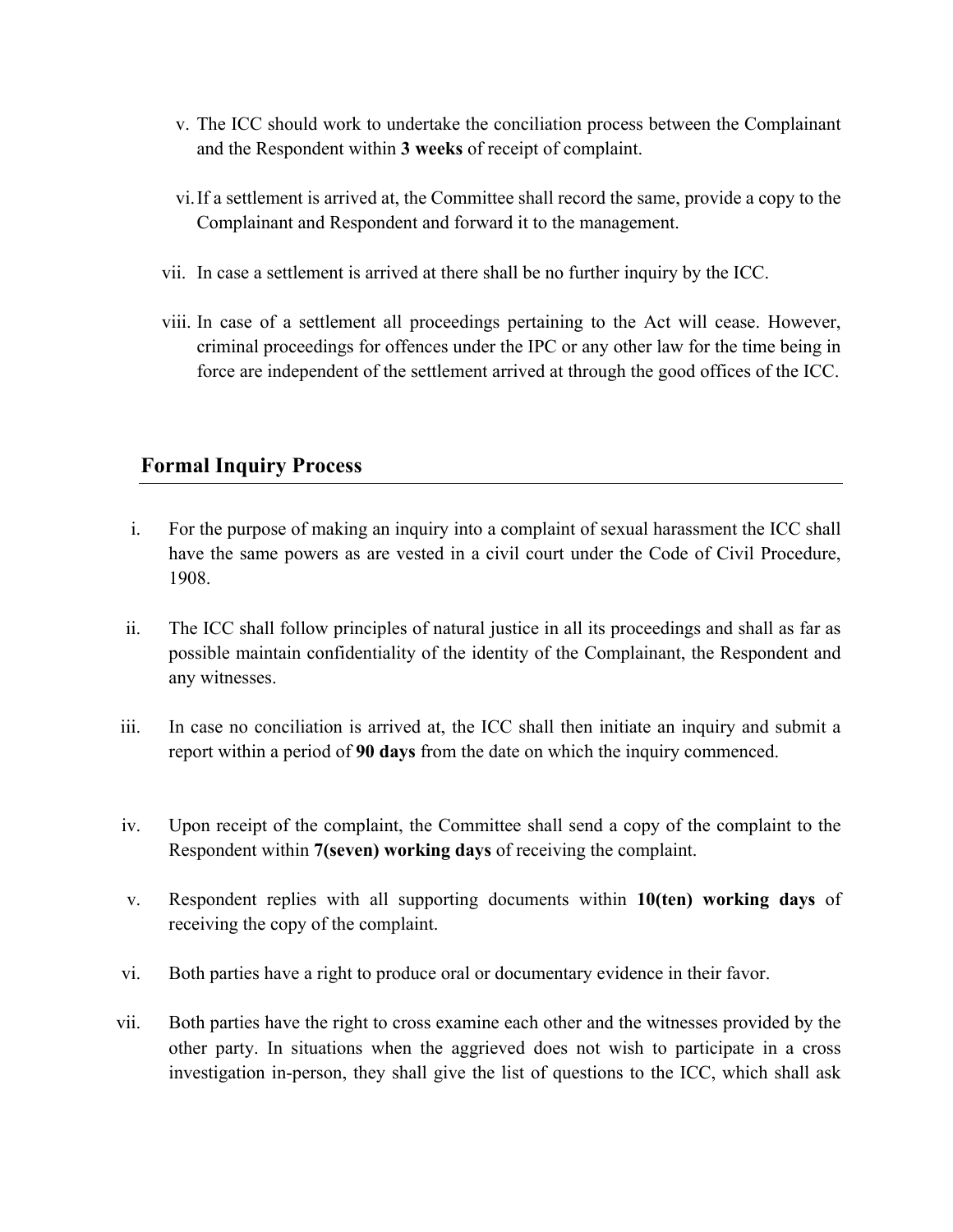these questions and record the statement of the relevant party. This is to maintain neutrality, and to provide a process that is free of intimidation.

- viii. No legal practitioner can represent any party at any stage of the inquiry procedure
- ix. Both parties have an option of taking assistance of a colleague of their choice. The Complainant/Respondent shall intimate to the ICC the name and particulars of the person whom she/he desires to be the assistant and ICC shall secure the confidentiality of all such members involved. The ICC has a right, with reasons to be recorded in writing, to reject the particular assistance proposed.
- x. The ICC must notify in writing, the time and dates of its meetings to the Company, the Complainant and the Respondent, not less than 5 days in advance of any such meeting.
- xi. The ICC shall have the powers to summon and enforce the attendance of any person and conduct an examination, request the discovery and production of documents and / or any other matter which may be prescribed and deemed necessary for the inquiry process.
- xii. All individuals who are part of the ICC proceedings will need to sign a confidentiality agreement

Note: The contents of the complaint made, the identity and addresses of the Complainant, Respondent and witnesses, any information relating to conciliation and inquiry proceedings, recommendations of the ICC and the action taken on the Respondent shall not be published, communicated or made known to the public, press and media in any manner. If the same is violated, the Company shall recover a sum of Rupees twenty-five thousand as penalty from such person or act as per the provisions of the service rules.

However, information may be disseminated regarding the justice secured to any victim without disclosing the name, address, identity or any other calculated to lead to the identification of the Complainant and witnesses.

Any refusal by any Employee of the Company to attend any hearing before the ICC when summoned or to provide to the ICC, any documents and / or information within his / her power or possession shall constitute a misconduct under the Company's service rules, rendering such Employee for adverse action by the Company.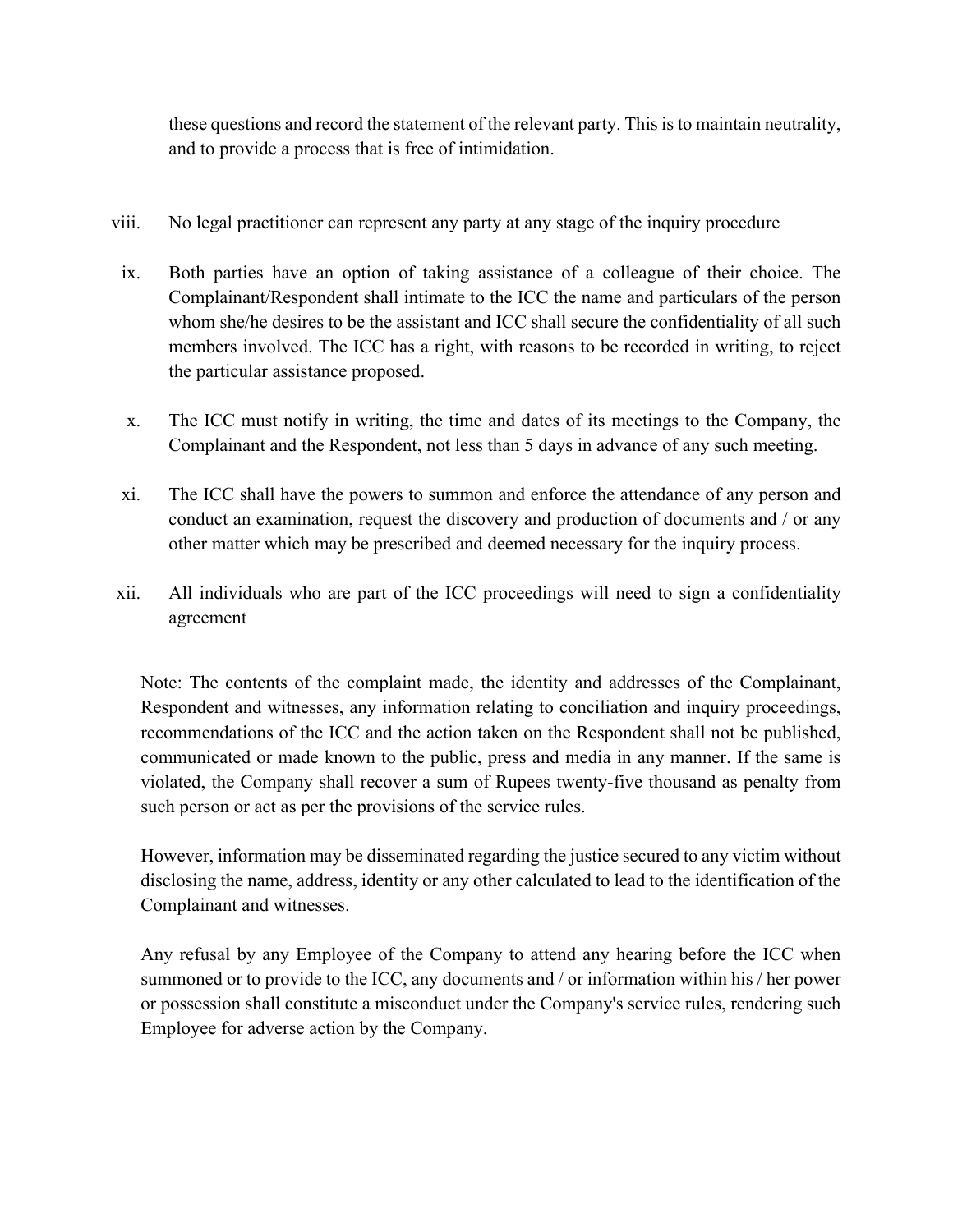#### **A. Interim relief**

During the pendency of an inquiry, on a written request made by the Complainant, the ICC may recommend the following to the Company:

- i. transfer the Aggrieved Individual or the Respondent to any other workplace
- ii. grant leave to the Aggrieved Individual up to a period of three months
- iii. grant such other relief to the Aggrieved Individual as may be prescribed under applicable law
- iv. restraint the Respondent from reporting on the work performance of the Aggrieved Individual or writing his/her confidential report and assign the same to another officer
- v. The leave granted to the Aggrieved Individual shall be in addition to the leave he/she is otherwise entitled to.
- vi. On receiving a recommendation from the ICC, the Company shall implement the recommendations and send a report of such implementation to the ICC.

Once the recommendations of interim relief are implemented, the Employer will inform the Committee regarding the same.

#### **B. Quorum**

In conducting the inquiry, it is mandatory for a **minimum of 75% of the Members of the ICC,** including the Presiding Officer to be present at the proceedings.

#### **C. Termination of proceedings/ex parte decision:**

The ICC shall have the right to terminate the inquiry proceedings or to give an ex parte decision on the complaint, if the Complainant or Respondent fails to present herself or himself without sufficient cause for (3) three consecutive hearings convened by the Presiding Officer, after giving a fifteen days' notice to the party concerned.

#### **D. Support to the ICC & inquiry**

The HR Head or any other responsible person that can secure confidentiality will provide all necessary assistance to the ICC including securing the attendance of the Respondent as the case may be.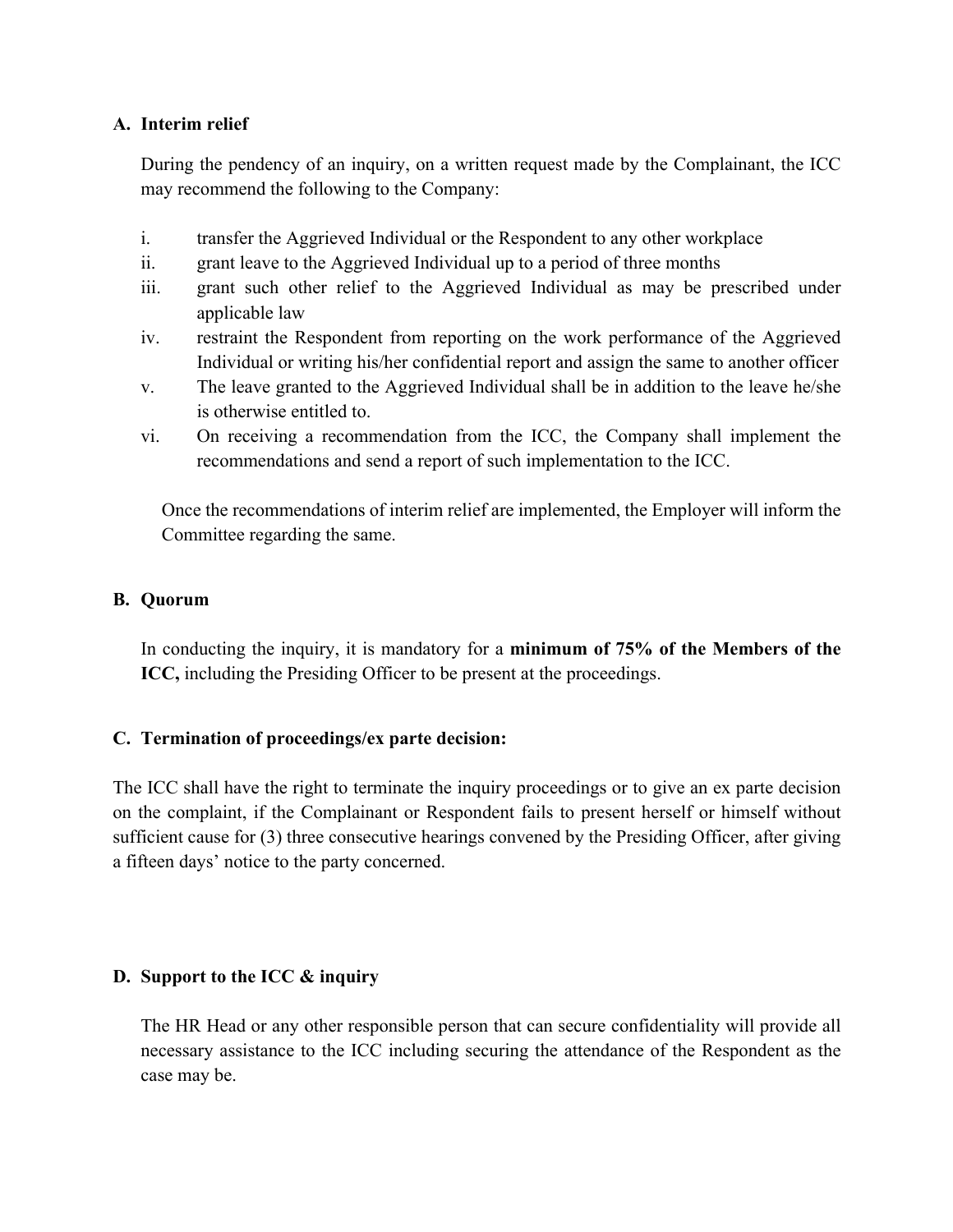The Employer will also make available all necessary facilities to the ICC for dealing with the complaint.

In case there is any need for travel for either the Complainant or the Respondent, the costs of travel & the stay will be borne by the organization

In order to maintain confidentiality, inquiry proceedings may be held in a venue away outside the office if the internal space in organization's premises has the potential to violate confidentiality of the proceedings.

#### **E. Record keeping**

The ICC shall maintain a record sheet of the proceedings on each day of inquiry and will communicate to the concerned Complainant & Respondent the final decision that is arrived at.

Every detail of the incidents, complaints, investigation, hearings, evidences, conclusions, agreements and closures will be documented and recorded in soft copy form by the ICC. These records will be maintained by the ICC in a safe and secure manner, and shall be shared with both the Complainant and the accused.

#### **F. Timelines and delay**

The inquiry shall not be invalidated on account of delays in one or more of the stages in the inquiry procedures, on account of reasonable grounds or circumstances beyond the control of any of the parties or the ICC, the inquiry must continue and remains valid.

The ICC shall record the reason for delay in the minutes of the inquiry meeting as well as in the final opinion and later, in the annual report submitted to the Employer.

#### **G. Reports**

- i. On the completion of the inquiry, the ICC shall provide a report of its findings to the Employer within a period of **10 days** from the date of completion of the inquiry.
- ii. A copy of the report should be given to the Complainant & Respondent.
- iii. Where the ICC concludes that the allegation against the Respondent has not been proved, it shall recommend to the Employer that no action is required to be taken in this matter. Further, the ICC ensures that both parties understand that the matter has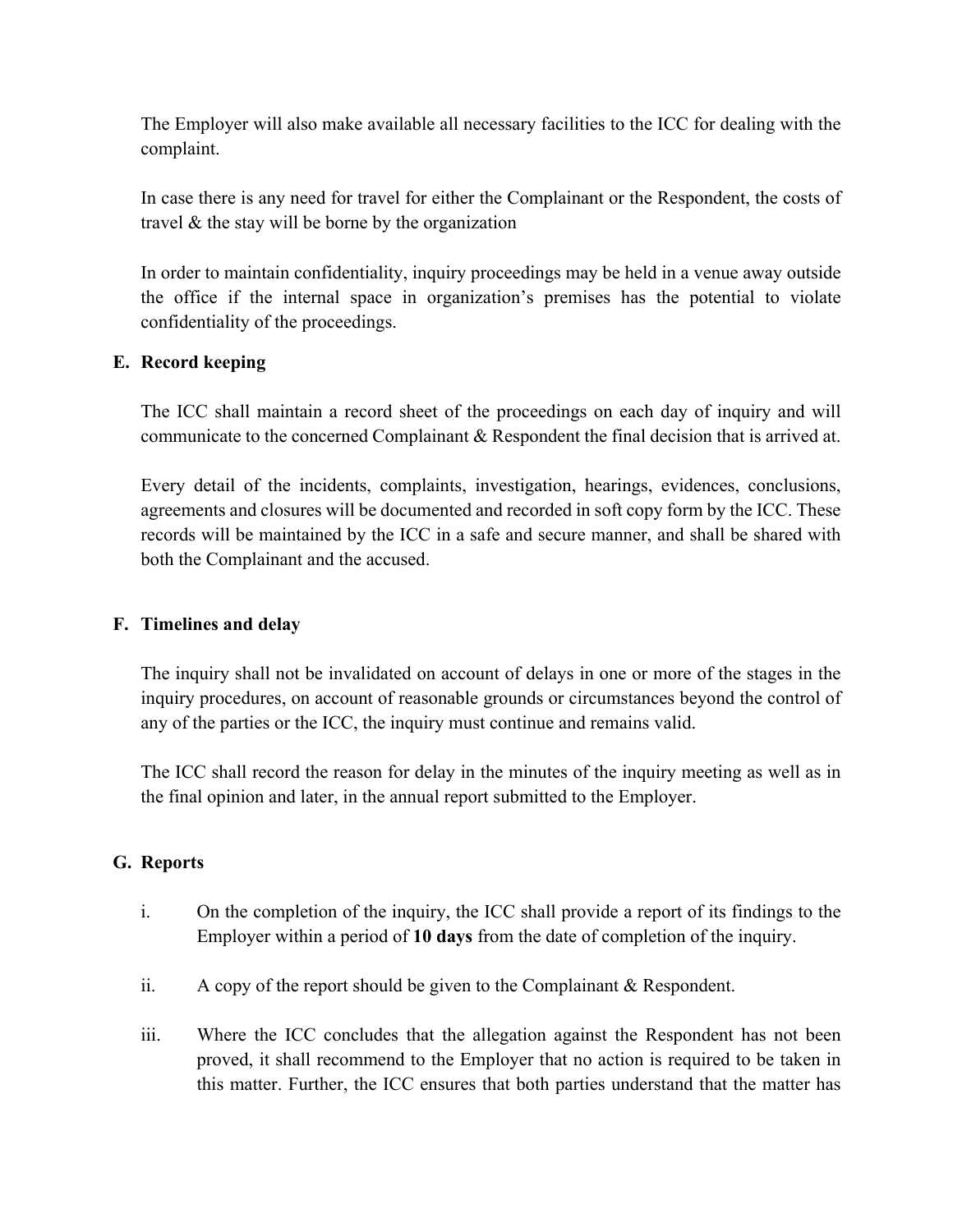been fully investigated, that the matter is now concluded and neither will be disadvantaged within the company.

- iv. The final report of findings shall include:
	- Synopsis of the complaint
	- Defense of the Respondent
	- An assessment of the evidence
	- Reasoning in support of the findings
	- Findings of the Committee;
	- Recommendations of penalties in case the allegations against the Respondent are proved

### **Recommended action and implementation**

- A. In the event that the ICC arrives at the conclusion that the allegation against the Respondent has not been proved, it shall recommend to the Company that no action is required to be taken in the matter.
- B. Where the ICC arrives at the conclusion that the allegation against the Respondent has been proved, it shall recommend in writing to the Company to take action against the Respondent, which may include:
	- i. a written apology from the Respondent
	- ii. a letter of warning may be placed in the personal file of the Respondent
	- iii. reprimand or censure
	- iv. immediate transfer or suspension without pay
	- v. termination from service
	- vi. withholding of pay rise or increments
	- vii. undergoing a counselling session
	- viii. carrying out community service

If the ICC recommends counseling or behavior therapy to the Respondent for a specified time period, half the costs of such therapy may be borne by the Employer.

- i. register an FIR against the Respondent in case the act alleged, prima facie constitutes an offense under the Indian Penal Code
- ii. deduction from the salary or wages of the Respondent such sum as it may consider appropriate to be paid to the Aggrieved Individual or to his/her legal heirs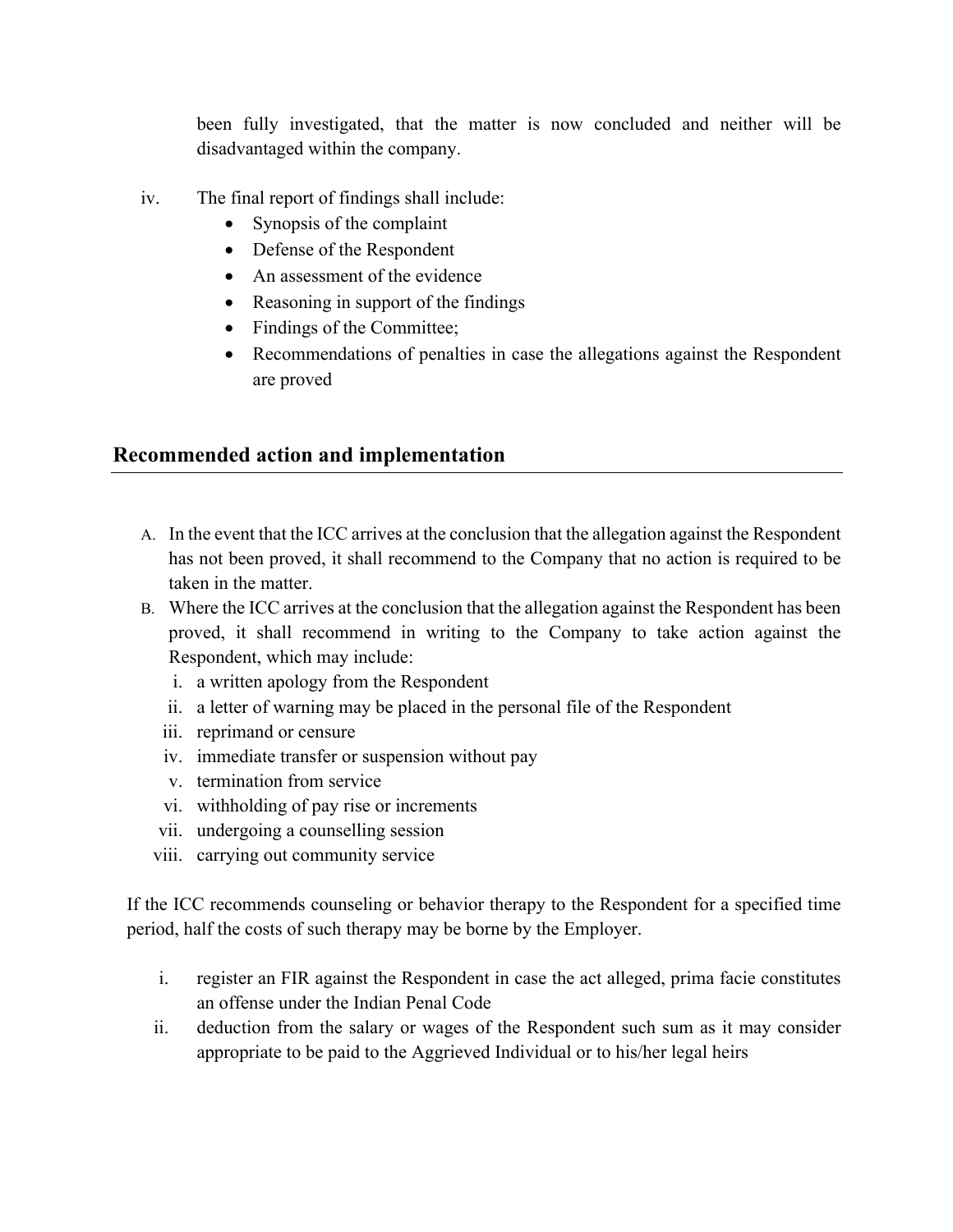- C. In case the Company is unable to make deductions from the salary of the Respondent due to his being absent from duty or cessation of employment, it may direct the Respondent to pay such sum to the Complainant. In case the Respondent fails to pay the sum referred above, the ICC may forward the order for recovery of the sum as an arrear of land revenue to the concerned district officer.
- D. The Company shall act upon the recommendation given by ICC within sixty days of receipt of the recommendation.
- E. The ICC may also recommend payment of compensation to the Complainant by the Respondent. For the purpose of determining the sum to be paid, the Committee shall take into account:
	- The mental trauma, pain, suffering and emotional distress caused to the aggrieved person;
	- The loss in the career opportunity due to the incident of sexual harassment;
	- Medical expenses incurred by the victim for physical treatment or counseling;
	- Feasibility of such payment in lump sum or in installments.

# **Appeal**

**In case the inquiry process is conducted by the ICC in case of a complaint made by a woman employee:** Any person aggrieved (Complainant or Respondent) from the recommendations related to the quantum or nature of penalties made by the ICC, or the non-implementation of such recommendations by the Employer, may file an appeal to the appellate authority in accordance with the Act and Rules within (3) three months from date on which the ICC made it's recommendations made by the ICC.

## **In case the inquiry process is conducted by the ICC in case of a complaint made by anyone, other than a woman employee:**

Any person aggrieved (Complainant or Respondent) from the recommendations related to the quantum or nature of penalties made by the ICC:

- Will first approach the Managing Partner of the organization, who after reviewing the order may refer the matter back to the ICC and take a suitable decision on the matter to be communicated back to the aggrieved persons / parties, within 10 days of receiving such letter.
- Even after the above, if the aggrieved is still dissatisfied, they can appeal to the civil court of relevant jurisdiction for further redressal.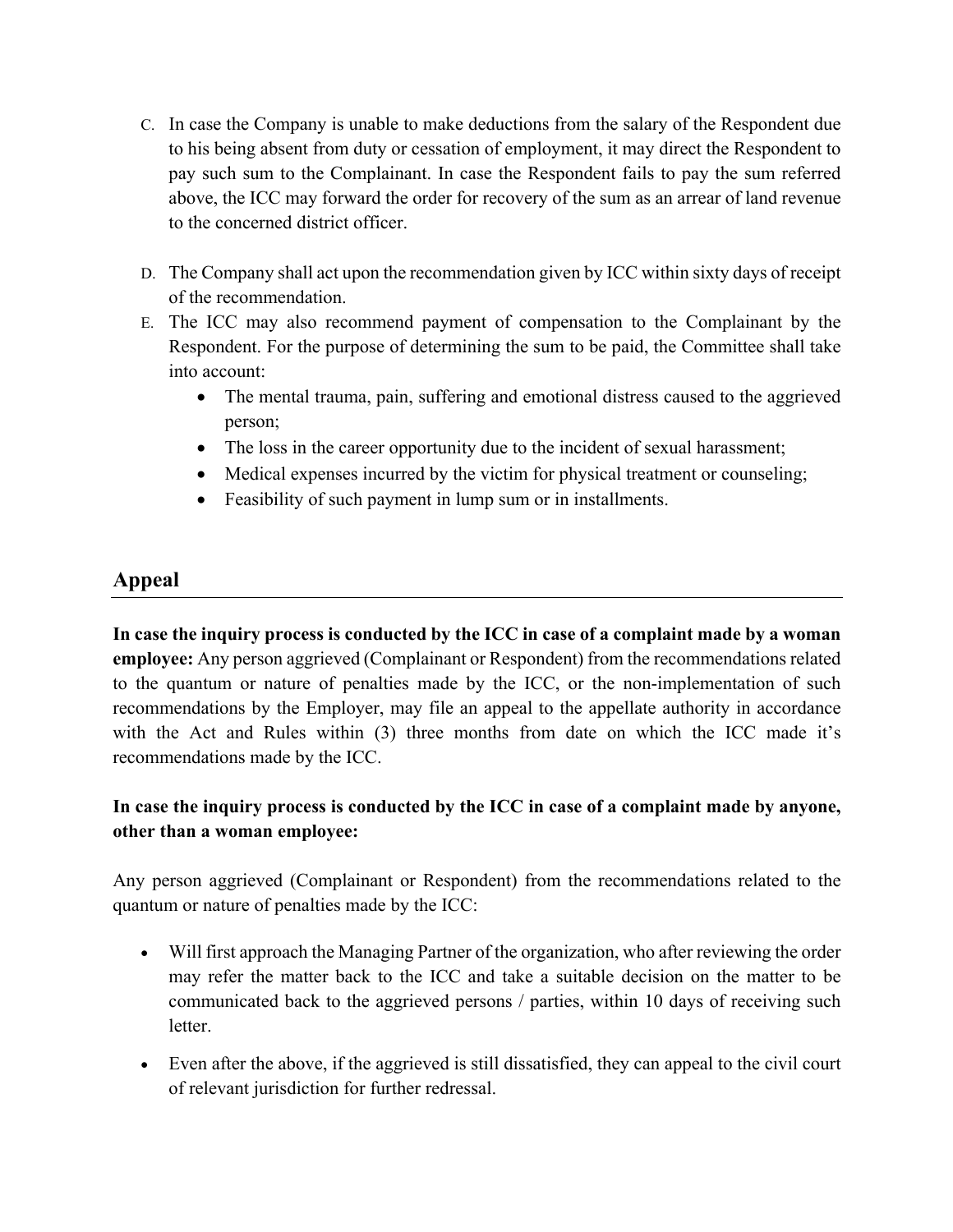## **Malicious complaints**

Where the Committee concludes that the allegation against the Respondent is malicious or the aggrieved person or any other person making the complaint has made the complaint knowing it to be false or the aggrieved woman or any other person making the complaint has produced any forged or misleading document, it may recommend to the Employer to take action against the woman or the person making the complaint.

The action recommended should be similar to the ones proposed for the Respondent in case of substantiated complaints.

While deciding malicious intent, the Committee shall note that the mere inability to substantiate a complaint need not mean malicious intent. Malicious intent must be clearly established through a separate inquiry.

In case a witness has given false evidence or produced any forged or misleading document during the inquiry, action may be taken against the said witness in accordance with the provisions of the service rules applicable.

Note: Mere inability to substantiate a complaint or provide adequate proof need not attract action against the Complainant. Further, the malicious intent on part of the Complainant needs to be established through the inquiry process before any action against such Complainant is recommended by the ICC to the Company.

### **Non Retaliation**

The Company will not accept, support or tolerate retaliation in any form against any Employee who, acting in good faith, reports suspected misconduct, asks questions or raises concerns. Any person who engages in such retaliation directly or indirectly, or encourages others to do so, may be subject to appropriate disciplinary action. Retaliation cases are treated as seriously as an alleged case of sexual harassment even if the original harassment complaint is not proven.

It is crucial that all employees of this organization and associated beneficiaries of this policy understand the following:

- i. Retaliation will be treated as a major misconduct.
- ii. Retaliation against those reporting sexual harassment is prohibited by this policy.
- iii. Retaliation means and includes any hurtful employment action against an individual/s.